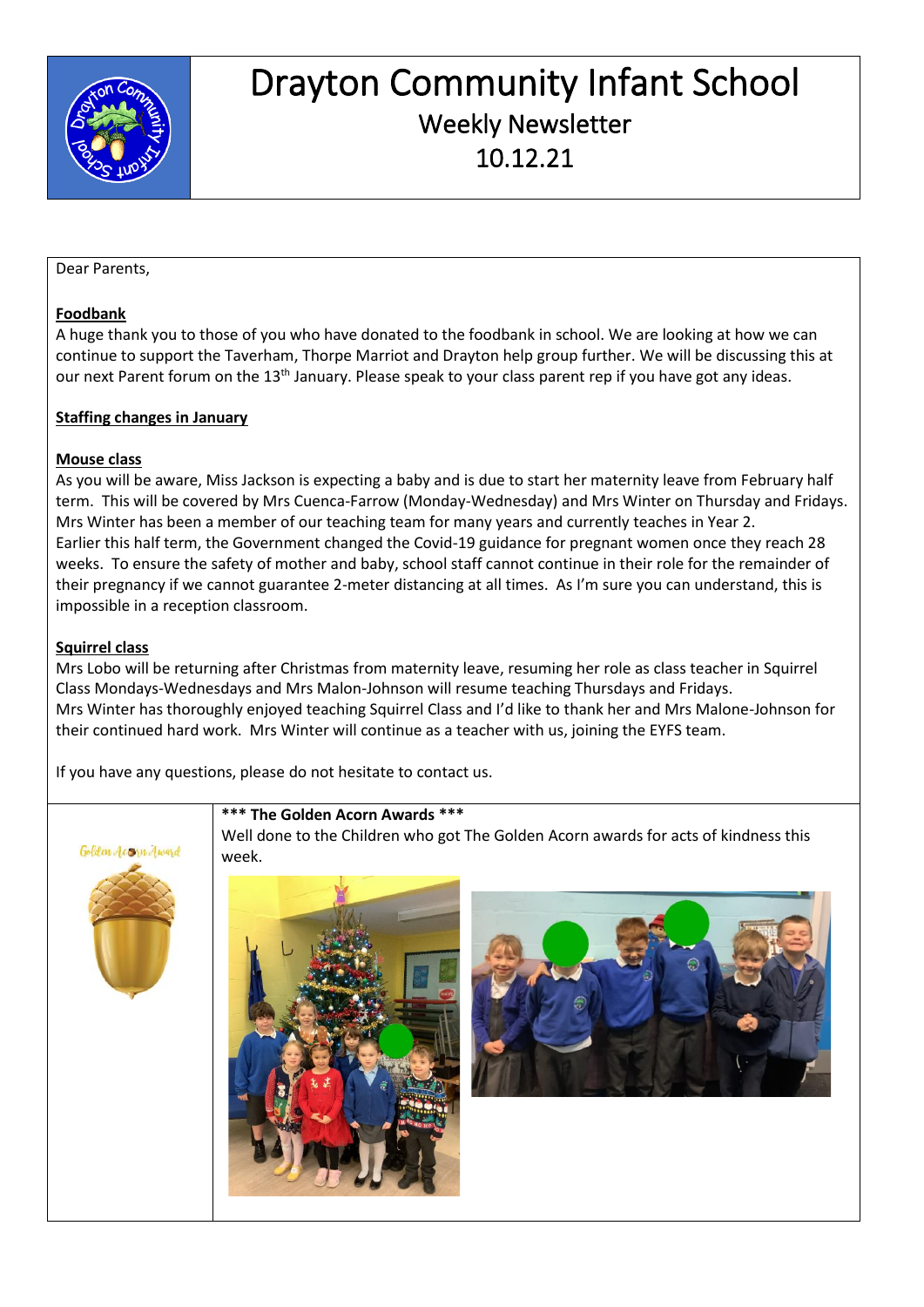|                    | <b>Christmas Song Performances</b>                                                                       |
|--------------------|----------------------------------------------------------------------------------------------------------|
|                    | We invite you to join our concerts being held on the playground. Each year group will be                 |
|                    | invited to attend to join us in some festive songs, performed by the children.                           |
|                    | This is limited to 2 adults per family and we kindly ask that siblings don't attend unless               |
|                    | avoidable so we can reduce the number of people on site at once. While we will aim to                    |
|                    | provide enough space for adults to distance, we do ask that adults wear a face covering                  |
|                    | during the event to protect other families.                                                              |
|                    |                                                                                                          |
|                    | Year 1-16 <sup>th</sup> December at 2:00-2:30<br>Year 2-14th December at 2:00-2:30                       |
|                    |                                                                                                          |
|                    | Please wrap up warm and ensure your children have coats etc in school as we will be                      |
|                    | outside. We will only cancel this event if the weather is very wet!                                      |
|                    | Parents and carers can take their children home straight after the performances if they                  |
|                    | wish.                                                                                                    |
|                    |                                                                                                          |
|                    | <b>PANTO</b>                                                                                             |
|                    | This year on the 16 <sup>th</sup> December in school, the children will be taking part in a virtual      |
|                    | pantomime (oh yes, we will).                                                                             |
|                    | To add even more sparkle and fun, the children are welcome to come dressed in non-                       |
|                    | uniform for the day. This is optional but may create more of a fun atmosphere in class. If               |
|                    |                                                                                                          |
|                    | you would like to, they are also more than welcome to come dressed in Pantomime outfits                  |
|                    | from the cat from Puss in Boots, a panto dame, Buttons, Cinderella the list is endless.                  |
|                    | However, we appreciate this is short notice so non-uniform will be absolutely fine too.                  |
|                    | Please remember, your child will be in these clothes all day so they need to be warm and                 |
|                    | comfortable, and that this is completely optional.                                                       |
|                    | Please do contact your child's class teacher or myself if you have any concerns or queries.              |
|                    | We are all looking forward to shouting, singing and laughing.                                            |
|                    |                                                                                                          |
|                    | <b>Santa Dash</b>                                                                                        |
|                    | We are going to have a <b>Santa Dash</b> for all year groups on Wednesday 15 <sup>th</sup> December. The |
|                    | children can come dressed in a Christmas Jumper and their PE kit. They will need trainers                |
|                    | that they can run around the field in and a spare pair of shoes to change into. If they could            |
|                    | bring a plastic bag to put their dirty trainers in, that would be great. We will do the run in           |
|                    | any 'safe' weather, so please could the children have plenty of warm, waterproof clothes                 |
|                    | and a change of socks! Thank you for your continued support, Mrs Dearden                                 |
|                    |                                                                                                          |
|                    | The children are continuing to enjoy learning about how to care for our planet and                       |
|                    | environment. The year 2 children have been learning about plastic pollution and how we                   |
|                    | can help with this problem by reducing, re-using and recycling plastic. Below is a link to               |
|                    | some organised beach clean events if you would like to take part:                                        |
|                    |                                                                                                          |
|                    | https://www.norfolkbeachcleans.co.uk/upcoming-events                                                     |
| <b>Eco-Schools</b> |                                                                                                          |
|                    | We would love to see any photos on tapestry or seesaw if you take part in any litter                     |
|                    | picking at the beach or in your community.                                                               |
|                    |                                                                                                          |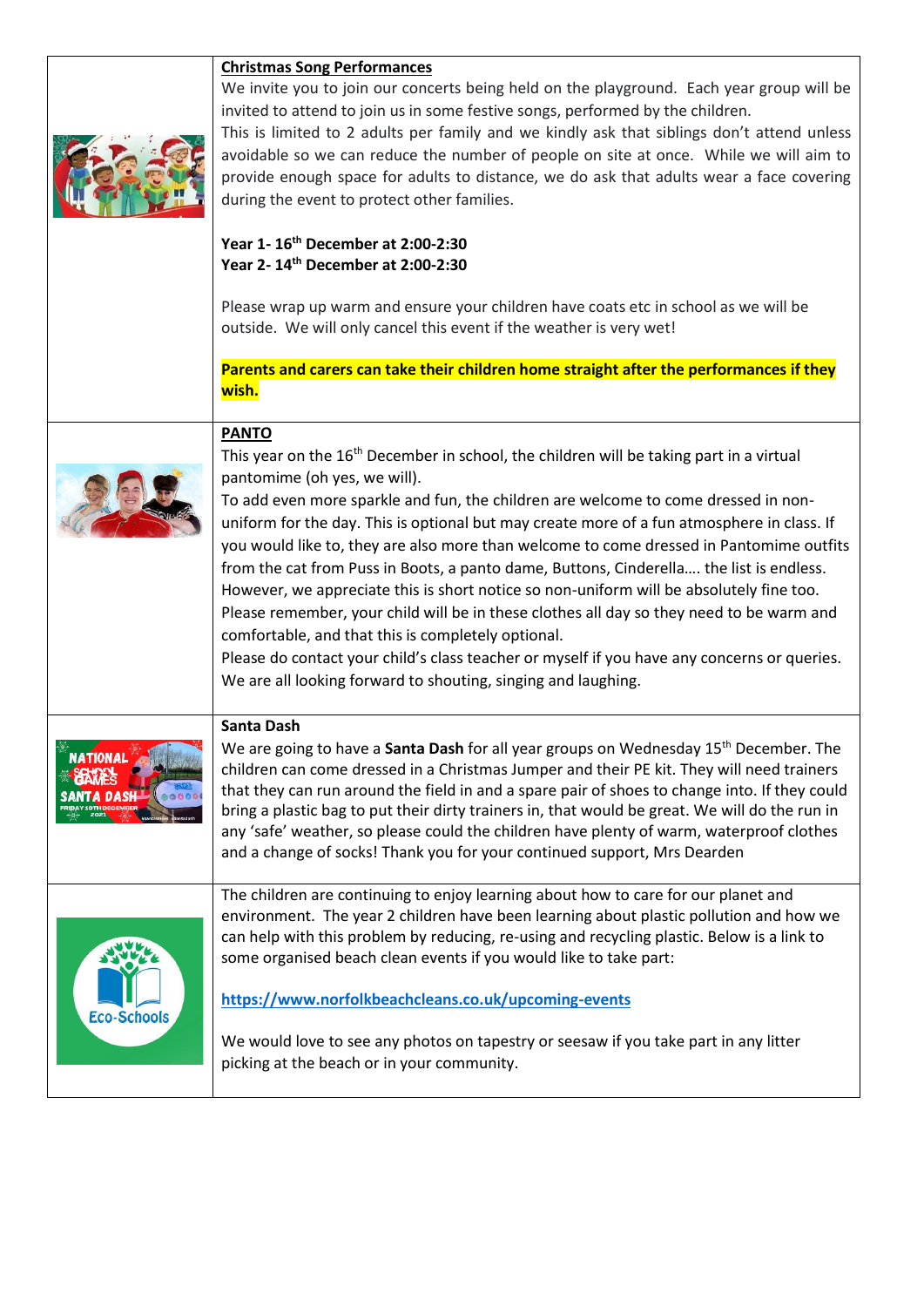

# Breakfast with<br>Santa-Year 1















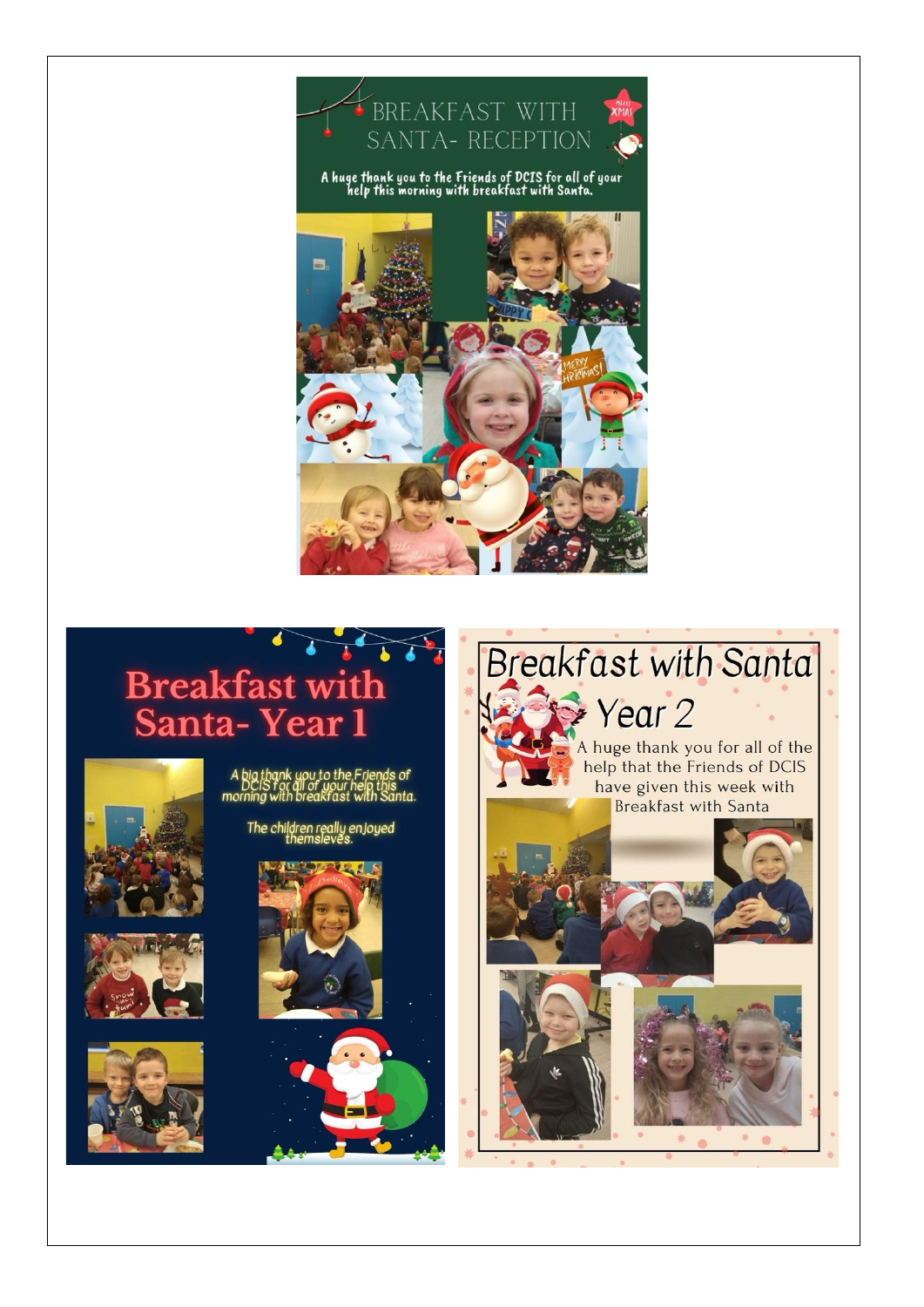#### **Learning taking place in our classes this week!**



Wow what an exciting week we have had in Reception! This week we have been learning about the Christmas Story. We have listened to the story and used actions, props and puppets to retell it. Some of us even challenged ourselves to sequence the Christmas story. We have also been busy

Wednesday was a very special day as we had breakfast with Santa and performed our Christmas carols to our family. All of the EYFS staff were very proud of how beautifully we sang the songs. In Maths we have been singing number rhymes and matching numeral to quantity.

We have really enjoyed using our new post office role play area and have been writing letters, creating envelopes for them and paying for stamps. We have also been busy making decorations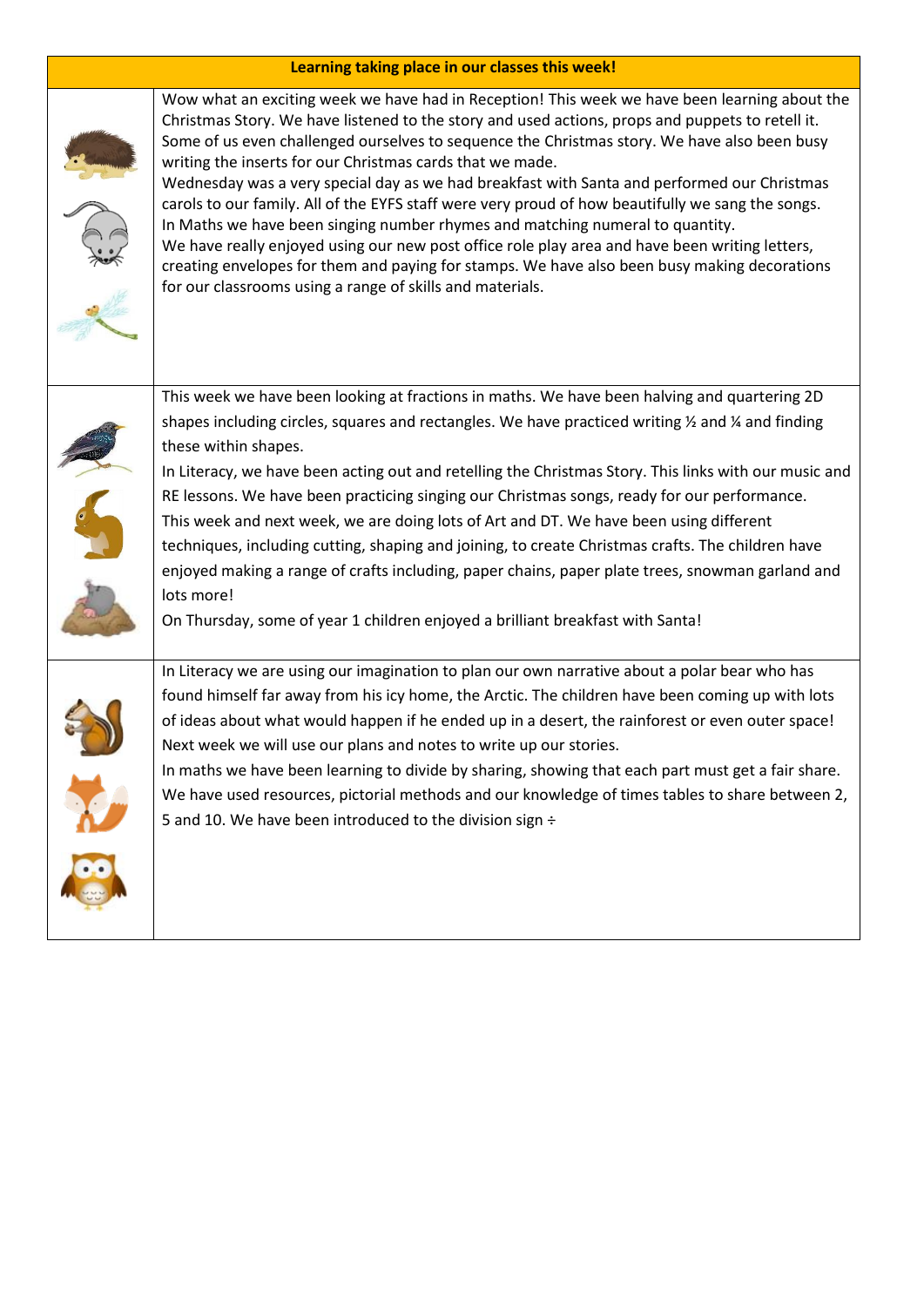### **School dates**

Please note the date in yellow **20.4.21** is an additional day off for the Queens Jubilee. This is to be taken by schools as an additional day off. This was discussed with the cluster schools. It was decided with the majority of the cluster that 20.4.21 would be the day taken.

 $\overline{\mathsf{M}}$ 

 $\overline{\mathbf{8}}$  $16$  $17<sup>2</sup>$  $18$  $19$  $20\degree$  $21$ 

 $15<sub>15</sub>$  $22$  $23$  $24$ 25  $26$  $\overline{27}$  $\overline{28}$ 

T  $\overline{1}$  $\overline{2}$  $\overline{3}$  $\overline{4}$  $\overline{5}$  $6\overline{6}$  $\overline{7}$ 

> $9$  $10<sup>°</sup>$  $11$  $12<sup>7</sup>$  $13$  $14$

|    | September 2021 |    |                |    |    |    |  |    |  |
|----|----------------|----|----------------|----|----|----|--|----|--|
| M  |                | W  |                | F  | S  | S  |  | M  |  |
|    |                |    | $\overline{2}$ | 3  |    | 5  |  |    |  |
| 6  |                | 8  |                | 10 |    | 12 |  |    |  |
| 13 |                | 15 | 16             |    | 18 | 19 |  | 11 |  |
| 20 | 21             | 22 | 23             | 24 | 25 | 26 |  | 18 |  |
| 27 | 28             | 29 | 30             |    |    |    |  | 25 |  |

| <b>January 2022</b> |    |    |    |    |    |                |  |  |  |  |
|---------------------|----|----|----|----|----|----------------|--|--|--|--|
| M                   | T  | W  | ī  | F  | S  | S              |  |  |  |  |
|                     |    |    |    |    |    | $\overline{2}$ |  |  |  |  |
| 3                   |    | 5  | 6  |    | 8  | 9              |  |  |  |  |
| 10                  | 11 | 12 | 13 | 14 | 15 | 16             |  |  |  |  |
| 17                  | 18 | 19 | 20 | 21 | 22 | 23             |  |  |  |  |
| 24                  | 25 | 26 | 27 | 28 | 29 | 30             |  |  |  |  |
| 31                  |    |    |    |    |    |                |  |  |  |  |

| W<br>S<br>M<br>S<br>$\mathbf{2}$<br>3<br>5<br>10<br>6<br>8<br>9<br>12<br>13<br>15<br>16<br>17<br>14<br>11<br>22<br>23<br>24<br>18<br>20<br>19<br>21 |    | October 2021 |  |    |  |    |    |  |  |  |  |
|-----------------------------------------------------------------------------------------------------------------------------------------------------|----|--------------|--|----|--|----|----|--|--|--|--|
|                                                                                                                                                     |    |              |  |    |  |    |    |  |  |  |  |
|                                                                                                                                                     |    |              |  |    |  |    |    |  |  |  |  |
|                                                                                                                                                     |    |              |  |    |  |    |    |  |  |  |  |
|                                                                                                                                                     |    |              |  |    |  |    |    |  |  |  |  |
|                                                                                                                                                     |    |              |  |    |  |    |    |  |  |  |  |
| 26<br>29<br>27                                                                                                                                      | 25 |              |  | 28 |  | 30 | 31 |  |  |  |  |

|    | <b>February 2022</b> |                |    |    |              |    |  |  |  |  |
|----|----------------------|----------------|----|----|--------------|----|--|--|--|--|
| M  |                      | W              |    | F  | $\mathbf{s}$ | S  |  |  |  |  |
|    |                      | $\overline{2}$ | 3  |    | 5            | 6  |  |  |  |  |
|    | 8                    | 9              | 10 | 11 | 12           | 13 |  |  |  |  |
| 14 | 15                   | 16             | 17 | 18 | 19           | 20 |  |  |  |  |
| 21 | 22                   | 23             | 24 | 25 | 26           | 27 |  |  |  |  |
| 28 |                      |                |    |    |              |    |  |  |  |  |

| 29 | 30 |    |                   |    |    |    |
|----|----|----|-------------------|----|----|----|
|    |    |    |                   |    |    |    |
|    |    |    | <b>March 2022</b> |    |    |    |
| M  | T  | W  | T                 | F  | S  | S  |
|    |    | 2  | 3                 | 4  | 5  | 6  |
|    | 8  | 9  | 10                | 11 | 12 | 13 |
| 14 | 15 | 16 | 17                | 18 | 19 | 20 |
| 21 | 22 | 23 | 24                | 25 | 26 | 27 |
| 28 | 29 | 30 | 31                |    |    |    |

November 2021  $\overline{\mathsf{w}}$ 

 $\mathbf T$ F  $\mathbf{s}$  $\sf{s}$ 

|    | December 2021 |    |    |    |    |    |  |  |  |  |
|----|---------------|----|----|----|----|----|--|--|--|--|
| M  |               | W  |    |    | S  | S  |  |  |  |  |
|    |               |    | 2  | 3  |    | 5  |  |  |  |  |
| 6  |               | 8  | 9  | 10 |    | 12 |  |  |  |  |
| 13 | 14            | 15 | 16 | 17 | 18 | 19 |  |  |  |  |
| 20 | 21            | 22 | 23 | 24 | 25 | 26 |  |  |  |  |
|    | 28            |    |    |    |    |    |  |  |  |  |

|    | April 2022 |    |    |    |                |    |  |  |  |  |
|----|------------|----|----|----|----------------|----|--|--|--|--|
| M  |            | W  |    | F  | S              | S  |  |  |  |  |
|    |            |    |    |    | $\overline{2}$ | 3  |  |  |  |  |
|    | 5          | 6  |    | 8  | 9              | 10 |  |  |  |  |
|    | 12         | 13 | 14 | 15 | 16             | 17 |  |  |  |  |
| 18 | 19         | 20 | 21 | 22 | 23             | 24 |  |  |  |  |
| 25 | 26         | 27 | 28 | 29 | 30             |    |  |  |  |  |

| <b>May 2022</b> |    |    |    |    |    |    |  |  |  |  |
|-----------------|----|----|----|----|----|----|--|--|--|--|
| M               | T  | W  | T  | F  | S  | s  |  |  |  |  |
|                 |    |    |    |    |    |    |  |  |  |  |
| $\overline{2}$  | 3  | 4  | 5  | 6  |    | 8  |  |  |  |  |
| 9               | 10 | 11 | 12 | 13 | 14 | 15 |  |  |  |  |
| 16              | 17 | 18 | 19 | 20 | 21 | 22 |  |  |  |  |
| 23              | 24 | 25 | 26 | 27 | 28 | 29 |  |  |  |  |
| 30              | 31 |    |    |    |    |    |  |  |  |  |

| <b>June 2022</b> |    |    |    |    |    |    |  |  |  |
|------------------|----|----|----|----|----|----|--|--|--|
| M                |    | W  | T  | F  | S  | S  |  |  |  |
|                  |    |    | 2  | 3  |    | 5  |  |  |  |
| 6                |    | 8  | 9  | 10 |    | 12 |  |  |  |
| 13               | 14 | 15 | 16 | 17 | 18 | 19 |  |  |  |
| 20               | 21 | 22 | 23 | 24 | 25 | 26 |  |  |  |
| 27               | 28 | 29 | 30 |    |    |    |  |  |  |

|   | <b>July 2022</b> |    |    |    |                |    |  |  |  |  |  |
|---|------------------|----|----|----|----------------|----|--|--|--|--|--|
| Λ |                  | W  |    |    | S              | S  |  |  |  |  |  |
|   |                  |    |    |    | $\overline{2}$ | 3  |  |  |  |  |  |
|   | 5                | 6  |    | 8  | 9              | 10 |  |  |  |  |  |
|   | 12               | 13 | 14 | 15 | 16             | 17 |  |  |  |  |  |
| B | 19               | 20 | 21 | 22 | 23             | 24 |  |  |  |  |  |
| 5 | 26               |    | 28 | 29 | 30             | 3  |  |  |  |  |  |

|    | <b>August 2022</b> |    |    |    |    |    |  |  |  |  |
|----|--------------------|----|----|----|----|----|--|--|--|--|
| M  |                    | W  | ī  | F  | S  | S  |  |  |  |  |
|    | $\overline{2}$     | 3  |    | 5  | 6  |    |  |  |  |  |
| 8  | 9                  | 10 |    | 12 | 13 | 14 |  |  |  |  |
| 15 | 16                 | 17 | 18 | 19 | 20 | 21 |  |  |  |  |
| 22 | 23                 | 24 | 25 | 26 | 27 | 28 |  |  |  |  |
|    | 30                 | 31 |    |    |    |    |  |  |  |  |

| Dates for the diary                                                                     |            |                                                        |  |
|-----------------------------------------------------------------------------------------|------------|--------------------------------------------------------|--|
| Term dates calendar: http://www.draytoninfantschool.co.uk/parents-community/term-dates/ |            |                                                        |  |
| December 2021                                                                           |            |                                                        |  |
| Tuesday                                                                                 | 14.12.2021 | Year 2 Christmas Carols 2.00-2.30                      |  |
| Wednesday                                                                               | 15.12.2021 | Christmas Lunch<br>Christmas Jumper Day and Santa Dash |  |
| Thursday                                                                                | 16.12.2021 | Year 1 Christmas Carols 2.00-2.30<br>Panto-            |  |
| Friday                                                                                  | 17.12.2021 | School closes at 3pm for Christmas Holiday             |  |
| January 2022                                                                            |            |                                                        |  |
| Wednesday                                                                               | 05.01.2022 | School re-opens for Spring Term                        |  |
| Thursday                                                                                | 20.01.2021 | Reception Disco 4.30pm-5.30pm                          |  |
| <b>February 2022</b>                                                                    |            |                                                        |  |
| Friday                                                                                  | 11.02.2022 | School closes at 3pm for Half Term                     |  |
| Monday                                                                                  | 21.02.2022 | School opens                                           |  |
| Monday                                                                                  | 07.02.2022 | Children's Mental Health Week starts                   |  |
| Tuesday                                                                                 | 08.02.2022 | Safer Internet Day                                     |  |